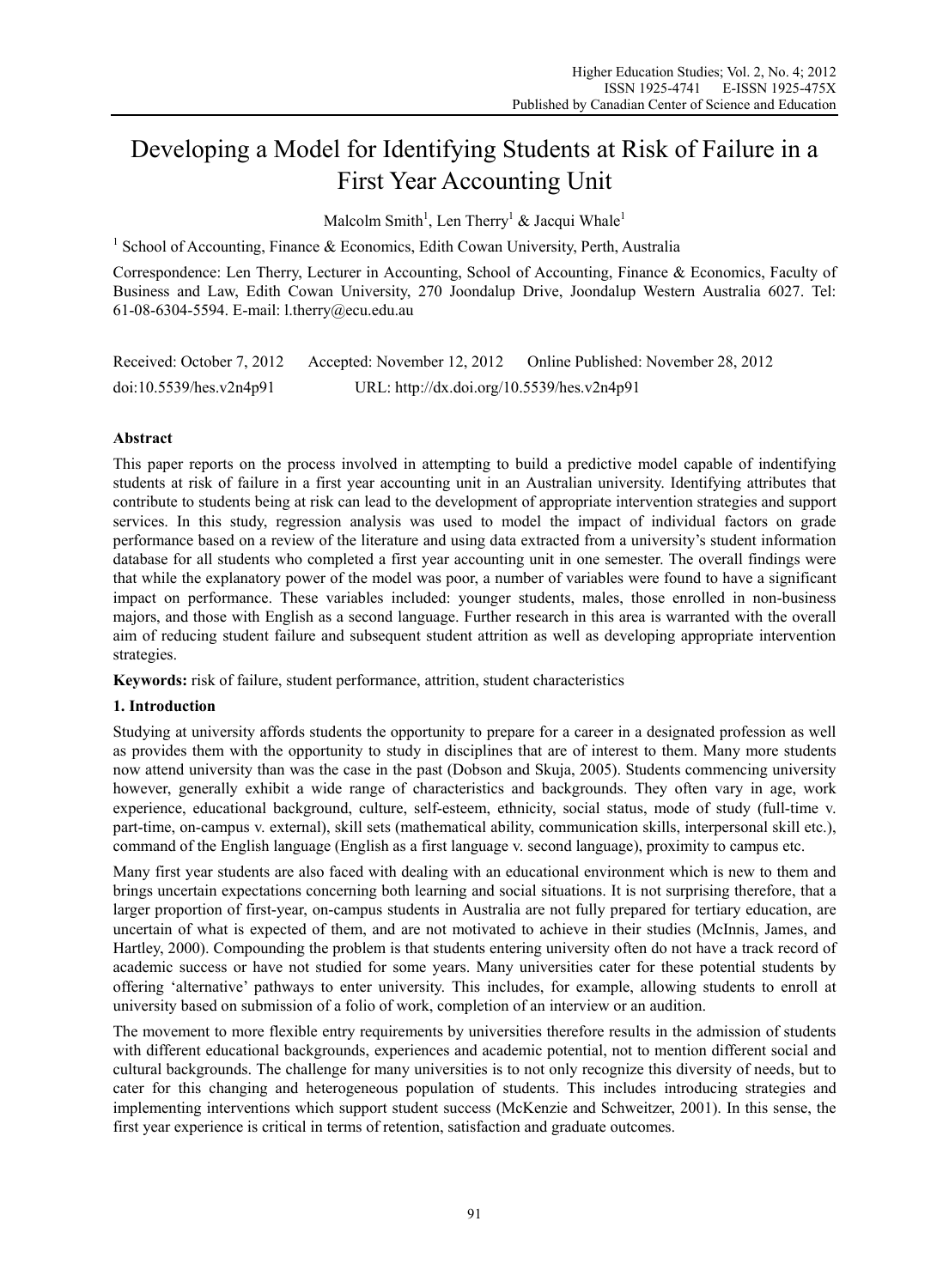#### *1.1 Purpose of this Research*

Taking into account the importance of the student experience for first year students, the purpose of this research project was to identify students at risk of failing a first year introductory accounting unit as part of a Bachelor of Business degree at an Australian University. The primary research question was 'Can student characteristics and background information as provided in the university student database generate a reliable prediction model which could identify students at risk of failure in a first year accounting unit?' In identifying students at risk at the point of enrolment based on information obtained from the university student record system, our overall objective was to improve the likelihood of success for those students deemed to be at risk of failure. Students deemed 'at risk' of failure and of not continuing with their studies would then be targeted as being in need of assistance. This would be accomplished by the development of appropriate and focused interventions, pathways, policies and procedures. Identifying characteristics of students likely to result in academic failure can act as an 'early warning system' to identify students in need of remedial assistance at an early stage of their academic career.

Identifying students at risk is important in order to improve the targeting of pro-active interventions and support services for them. It is common knowledge that students do not always seek help while trying to adjust to the demands of university life or when they have academic difficulties – some of them only seek assistance when their difficulties are obvious and advanced (Grebennikov and Skaines 2009, p. 67).

The development of academic predictors of academic success is a critical issue for educators (Golding and Donaldson, 2006). This is particularly relevant in the first year where both anecdotal and research evidence suggests that there is a positive relationship between student academic performance and retention (Grebennikov and Skaines, 2009). As noted by Scouller, Bonanno, and Krass (2008), enhancing student performance in the first year and increasing retention rates have (therefore) become important priorities for universities, resulting in a focus on support, especially for students 'at risk'.

#### *1.2 Student Attrition*

Significant attrition among first year tertiary students is an international phenomenon (Whitehead, 2012). Australian universities are paying increasing attention to reducing student attrition, because it results in considerable costs to the student (e.g., fees, opportunity costs, emotional costs); costs to the institution (e.g., loss of fees, recruitments costs, tuition fees); as well as the fact that in Australia, the Department of Education, Science and Training (DEST 2005) has used the commencing bachelor student attrition rate as one of the performance indicators in allocating its Teaching and Learning Performance Fund (Cao and Gabb, 2006).

Students leaving university represent a waste of university resources especially in an environment of limited financial and general resources (Stillman, 2009). Attrition is also important because it damages the reputation of a university and creates long term implications for attracting new students (Ozga and Sukhnandan, 1998); attrition represents a loss of income for universities and, all things being equal, a failure to accomplish their educational mission (Bean, 1990). Low attrition rates also impact upon the image of a university from the perspective of stakeholders, parents and students.

Due to the linkage between funding and retention rates, many universities address this issue by creating 'Student Retention Officers', by creating committees at both the faculty and university level and by providing support mechanisms and intervention programs for students 'at risk' of failing and leaving degree programs. In this sense, early identification of students at risk of failure should be part of first year monitoring and assessment procedures, in order to provide students with the support they need in a timely fashion (Scouller, Bonanno, Smith and Krass, 2008).

Identifying students 'at risk' not only has implications for the university in terms of retention, but also comes at a cost to students. Students wishing to progress in their degree will be hampered by having failed a unit. The consequences of failure are additional costs, delays in completion of degree, possible change in major, a possible decrease in self-confidence, and inability to progress to second year (accounting units) where introductory accounting for example, is a pre-requisite. In addition, involuntary withdrawal from university because of academic failure or inability to cope with the demands of the educational system lowers self-confidence and self-esteem and potentially represents a negative lifelong economic impact. Students from low socio-economic backgrounds face additional hurdles in achieving academic success. These include: loss of confidence (possibly as a result of inadequate educational preparation), isolation, withdrawal of emotional support from family and peer group, lack of role models and poor study environment and resources (Ramsay, Tranter, Charlton, and Sumner, 1998).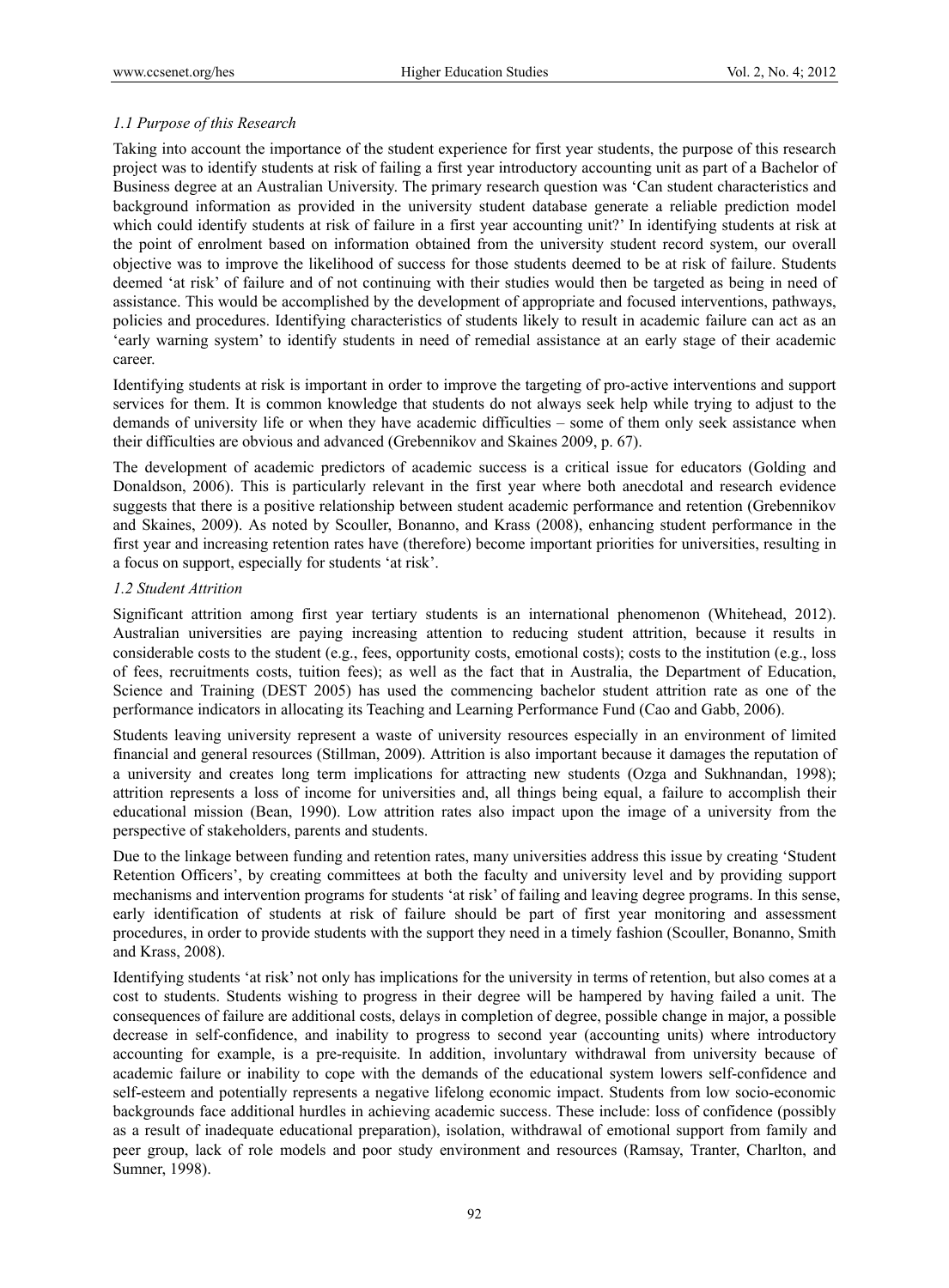### **2. Literature Review**

A considerable body of research has addressed the topic of student retention rates as well as the first year experience at university with research suggesting that retention is strongly influenced by academic performance (O'Byrne, Britton, George, Franklin, and Frey 2009). A number of factors associated with student attrition have been well researched, with some findings found to be consistent across institutions and countries however, there has been considerable variation in other findings. Factors that have typically been the subject of investigation have included socio-demographic variables (e.g., gender, age, language, geographic location, socio-economic status, and country of birth); prior experience variables (e.g., prior academic achievement) and institutional variables (e.g., field of study, basis for admission, type of attendance, and employment status) (Cao and Gabb, 2006).

In terms of studies investigating the background characteristics of students (e.g., previous qualifications, gender, race, age, social status) the extant research is not in agreement. As yet, no one core set of significant variables has been identified that predicts attrition. Only entry point score, part-time v. full-time, and gender, are variables consistently recognized as important, but how significant they are is widely debated (Roddan, 2002)

In a study of nearly 9 000 undergraduate students commencing at the University of Western Sydney (UWS) in 2004, students leaving UWS without applying to other institutions were found to be significantly higher for those with a low grade point average, part-time students and mature-age students (with work and family commitments), and English speaking background. Low grade point average was found to be associated with such student characteristics as non-English speaking background, male, and low socio-economic status. This research also confirmed what other studies have consistently shown, that non-English speaking background (NESB) students have significantly higher probability of academic differences compared to English speaking background (ESB) students (Grebennikov and Skaines, 2009 p. 67).

In their comprehensive study, Cao and Gabb (2006) examined the characteristics of 12,500 students at domestic bachelor level commencing in 2002, and 2004 at Victoria University with regard to a range of socio-demographic variables associated with student attrition. Their variables and results are summarized in Table One.

| Socio-demographic Variables  | <b>Results</b>                                                        |
|------------------------------|-----------------------------------------------------------------------|
| Gender                       | males only a slightly higher attrition rate                           |
| Age                          | students 20 to 24 consistently demonstrated lowest attrition rates    |
|                              | (younger and older similar rates)                                     |
| Language Background          | similar results for English as first language and second language     |
| Socio-economic status (SES)  | students with low SES has lowest attrition rates in all three years   |
| Country of birth             | similar for both Australian born and non-Australian born              |
| High School Entrance Score   | students with higher entrance scores had lower attrition rates but    |
|                              | no other consistent pattern noted                                     |
| Basis of Admission           | students from high school had higher attrition rates consistently     |
|                              | than did entrants from technical colleges (TAFES) or 'other'          |
| Part-time/full time          | part-time students had a substantially higher attrition rate than the |
|                              | full-time students                                                    |
| <b>Student Progress Rate</b> | higher progress rates, lower attrition                                |
| <b>Employment Status</b>     | those with part-time enrolment in their commencing year tended        |
|                              | to have lowest attrition rates with those employed full-time          |
|                              | having the highest attrition rates                                    |
| Region                       | students from the city (Melbourne) demonstrated consistently          |
|                              | lower attrition rates than from other regions                         |

Table 1. Factors Associated with Attrition

A stepwise regression revealed that progress rate, type of attendance and region were the most powerful indicators of attrition (p. 11).

As noted by Grebennikov and Skaines (2009), much of the theory and research exploring the individual, social and organizational variables contributing to student retention consistently reports the following key predictors: previous academic performance and educational qualifications, university entry score, previous course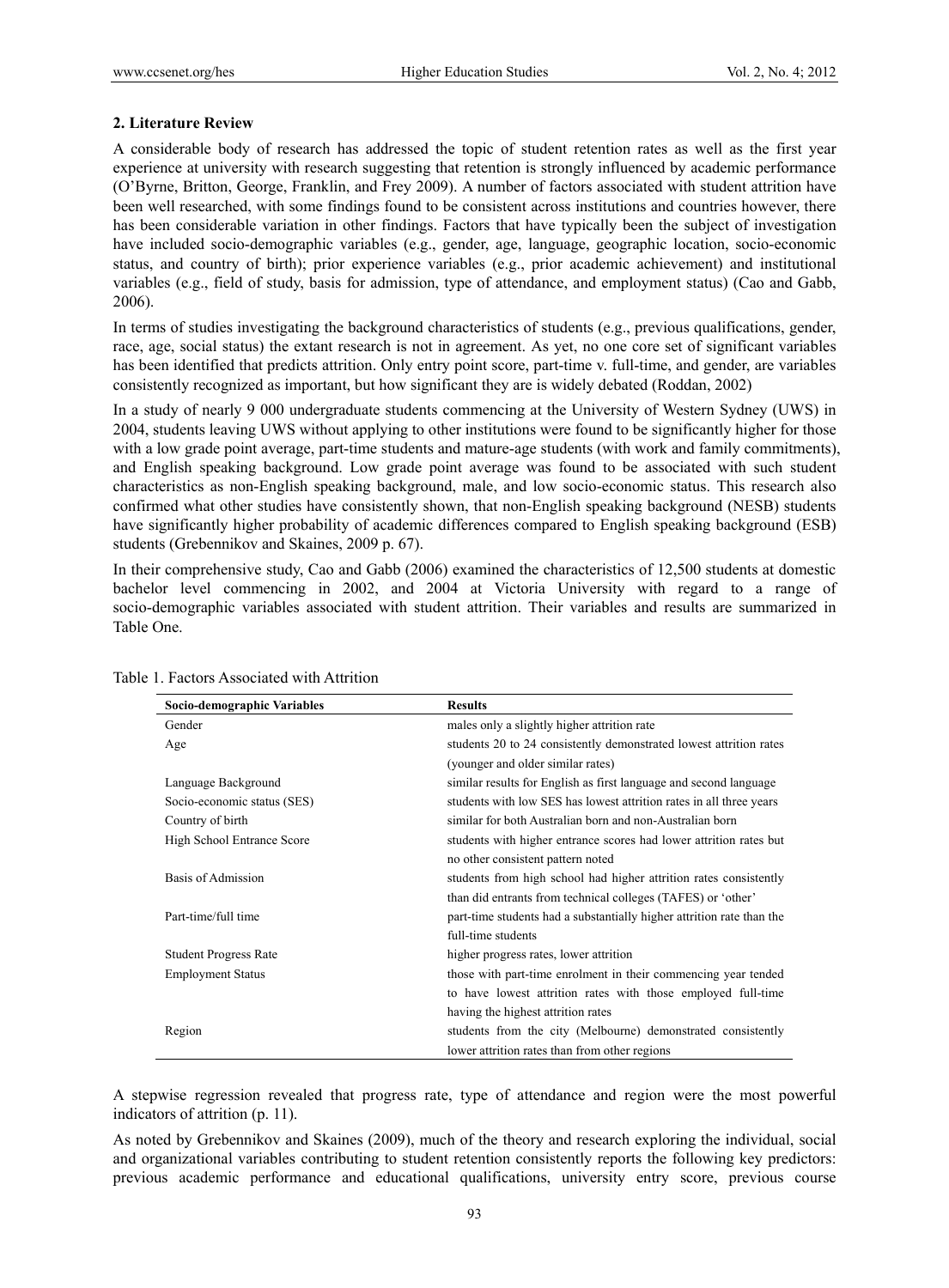performance as students move through their studies, attendance mode (full-time students have higher retention rates), admission type (proportionally more current school leavers retain in higher education compared to mature-age students); residence (international students have higher retention rates than local students), socio-economic status (SES) with the higher the SES the higher the retention rates), type of housing (on-campus residents have higher retention rates than non-residents), participation in orientation and similar programs (higher retention among participants), student awareness about course or institution before enrolment, and student personal adjustment and involvement in campus life. Less agreement among researchers has been noted regarding the effects of student gender, age, employment, language background, ethnicity, and field of education on student retention and completion of studies. Unfortunately, they suggest that these findings may differ from a specific set of variables contributing to student success in each given university (p. 60).

Research which has examined the topic of predictors of student success at university has traditionally examined two main factors: (a) academic factors and (b) non-academic factors (e.g., psychosocial, cognitive and demographic predictors) as suggested by Grebennikov and Skaines (2009). Three factors frequently mentioned in the literature as being related to academic success include previous academic achievement, self-efficacy, and preferred learning styles (Burton and Dowling, 2005).

In their review of the literature concerning factors contributing to academic performance, Grebennikov and Skaines, (2009) noted that there were a number of predictors found to have had a high level of consensus among researchers. These included: previous academic performance and educational qualifications, university entrance score, previous course performance as students move through their studies, gender (women show higher academic achievement than men), age (students in their late 20s and early 30's are more likely to perform better than younger or older students), socioeconomic status (SES) – the higher the better for achievement. On the other hand, lesser agreement has been found amongst researchers concerning possible predictors of student academic performance in respect of such factors as: admission type (school leavers v. mature students), attendance mode (full time v. part time), field of education, employment commitments (full-time, part time or unemployed), level of student employment in campus life (measured by various indicators), language background, and ethnicity.

In summary, studies concerned with factors that influence retention, and to a lesser extent the academic performance of students in higher education have a long history. The purpose of these studies has been to understand what is related to, or predicts, attrition or poor academic performance and to use this information to design appropriate interventions. A wide range of factors has been found to predict or influence retention and performance. However, factors found to be predictive in some studies are not always predictive in others (often due to different methodologies) but interestingly, even studies using the same methodology have shown differing results from different universities so that in general, the results of particular studies cannot be generalized to other environments (see Scott and Smart, 2005 as reported in Rienks and Taylor, 2009).

A particularly good example of the non-generalizability of previous research findings concerns studies which have focused on the relationship between tertiary entrance scores and success at university, which have provided mixed results. Many studies for example, have shown that previous academic performance (as demonstrated by final year high school performance) is a significant predictor of university performance, or at least demonstrates a strong link (see for example, Dobson and Sharma, 1993; Evans and Farley, 1998; McKenzie and Schweitzer, 2001). Levy and McMillan, as reported in Tomazin, (2003) however, found that students with an average university entrance score showed no positive correlation between entrance score and university performance. Dobson and Skuja (2005) found high university entrance scores to be a good predictor, though it was not a good predictor of performance in a number of disciplines, including business.

#### **3. Intervention Strategies**

Identifying those attributes that contribute to student academic performance can assist when developing intervention strategies and support services for students who perform poorly in their studies at an earlier stage (Affendey, Paris, Mustapha, Sulaiman, and Muda, 2010). There are two broad approaches to providing extra academic support to help students succeed during their first year at university. These are either targeting all students who wish to participate in extra learning opportunities or alternatively, targeting only those students deemed to be at risk (O'Byrne, Britton, George, Franklin, and Frey 2009). A program targeting only students deemed to be at risk could potentially be discipline-based (e.g., through additional workshops) and could include different academic support programs (e.g., peer mentoring) with equity of opportunity considered so that all enrolled students could participate if they wished.

Identifying 'students at risk' has important implications for the development of appropriate intervention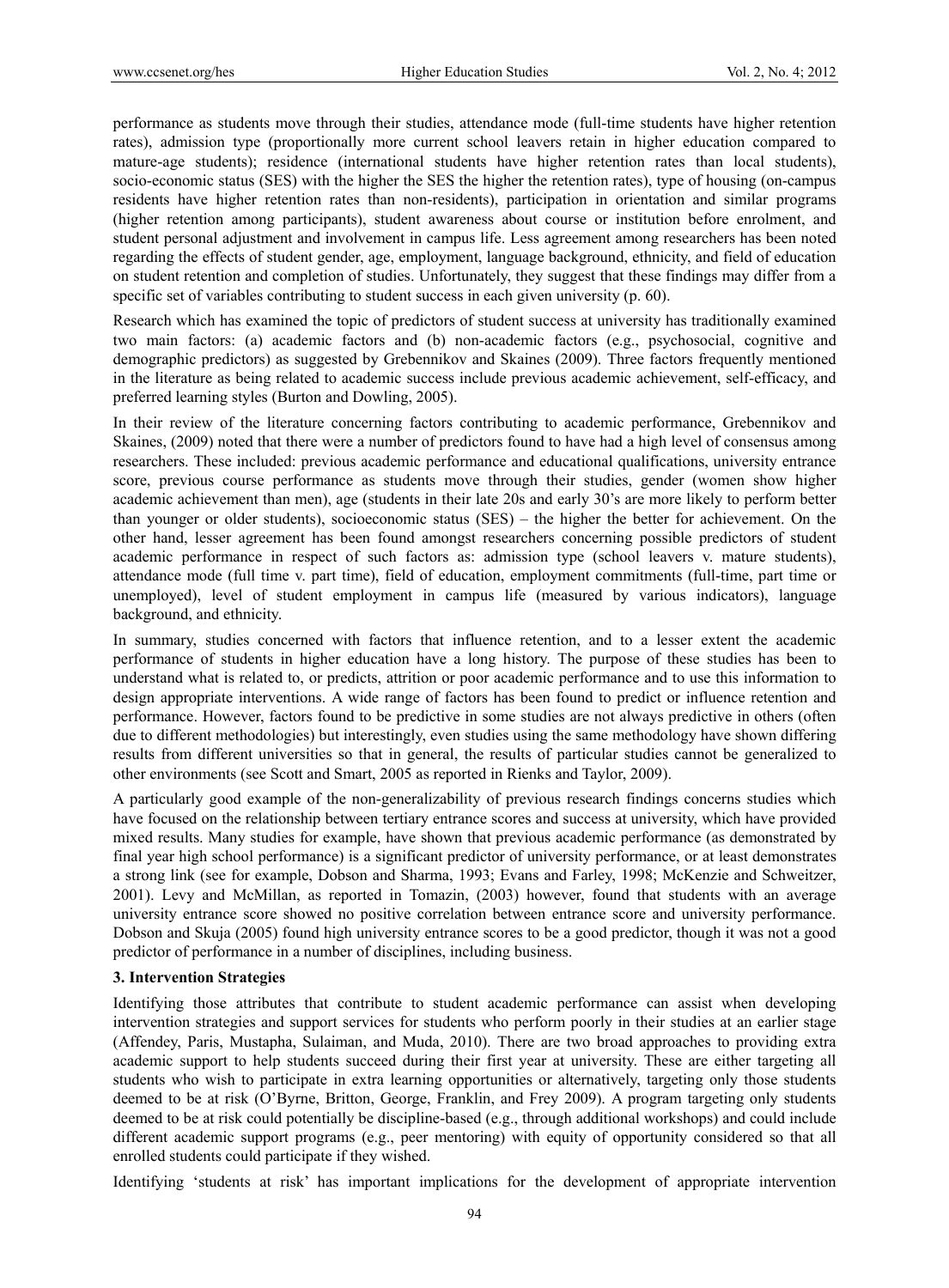strategies. McInnis and Krause (2002) emphasize the need to utilize a range of points of intervention to successfully induct students into the tertiary education experience. These include at the point of recruitment, at enrolment stage, during the first year, and at various assessment points. Possible strategies could involve the use of study groups, learning communities and mentoring programs (e.g., with staff or with senior students) or networking strategies

Other implementation strategies could include: providing activities which foster student-student and student-staff interaction; linking students deemed at risk with available support services based on referrals (monitoring) by first year unit co-ordinators and other relevant university officials; encouraging collaboration with academic and general support staff to assist in maintaining satisfactory academic progress throughout the semester for students deemed at risk; appropriate and focused counseling; the development of appropriate orientation activities and transition strategies targeting students at risk; instigating a mentor support system by perhaps linking new and experienced students from similar backgrounds (SES, ethnicity, language); and emphasizing the role of key academic staff, counseling staff, learning skills advisors etc.

There is substantial evidence to show that extra support provided by universities does have a significant effect on student performance and retention. Such support significantly improves pass rates, exam grades and levels of retention. The evidence highlights the fact that targeting students for intervention is beneficial and hence, research of this nature is worthwhile (Roddan, 2002).

#### **4. Research Method**

A quantitative approach was adopted, with a number of multivariate models developed to explain two performance outcomes: numerical final mark, and binary pass/fail indicator. The predictive ability of each of these models, with respect to our explanatory variables, was measured.

#### *4.1 Data Collection*

Personal and course/enrolment details were accessed from the university's student information database for all students who completed the first year accounting unit (ACC1100) in the first semester of 2010. A total of 325 students completed the unit; Table 2 summarizes the information that was recorded for each student.

| Variable                                                                               | <b>Description</b>                                                                                                                                                                                                                                                                                                                                                                                                                                                                  |
|----------------------------------------------------------------------------------------|-------------------------------------------------------------------------------------------------------------------------------------------------------------------------------------------------------------------------------------------------------------------------------------------------------------------------------------------------------------------------------------------------------------------------------------------------------------------------------------|
| Age                                                                                    | Age in years at their last birthday prior to the start of the first semester of 2010                                                                                                                                                                                                                                                                                                                                                                                                |
| Age $(25 \text{ or over})$                                                             | 25 or over (1) or under 25 (0).                                                                                                                                                                                                                                                                                                                                                                                                                                                     |
| Attendance Type (Full-time)                                                            | Studying Full-time $(1)$ or Part-time $(0)$ .                                                                                                                                                                                                                                                                                                                                                                                                                                       |
| Course of study                                                                        | Fourteen different courses were recorded. These were categorized as: Business (1);<br>combined Business/ Law, or Business/ Psychology (2); Science, Computer Science/<br>Technology or combined Business/ Science (3); combined Arts/ Business (4);<br>Hospitality/Tourism/Event/Sport/Recreation Management or some combination (5)                                                                                                                                                |
| First attempt at ACC1100                                                               | First attempt at accounting unit ACC1100? Yes $(1)$ or $No(0)$ .                                                                                                                                                                                                                                                                                                                                                                                                                    |
| First language (English)                                                               | Language spoken at home: English (1) or Non-English (0).                                                                                                                                                                                                                                                                                                                                                                                                                            |
| First semester enrolled at University                                                  | First semester enrolled at ECU? Yes (1) or No (0).                                                                                                                                                                                                                                                                                                                                                                                                                                  |
| Gender                                                                                 | Male $(1)$ or Female $(0)$ .                                                                                                                                                                                                                                                                                                                                                                                                                                                        |
| Grade (Pass/Fail)                                                                      | Pass $(1)$ or Fail $(0)$                                                                                                                                                                                                                                                                                                                                                                                                                                                            |
| Mark                                                                                   | Final mark awarded for Accounting unit ACC1100.                                                                                                                                                                                                                                                                                                                                                                                                                                     |
| Parent's highest level of education*                                                   | Where information for both parents is recorded the highest education level is taken.<br>Coding is as follows: Did not complete Year 10 schooling or the equivalent $(1)$ ;<br>Completed Year 10 schooling or equivalent (2); Completed Year 12 schooling or the<br>equivalent (3); Other post school qualification (e.g. VET Certificate, Associate Degree<br>or Diploma) (4); Bachelor degree (5); Postgraduate qualification (e.g. graduate diploma,<br>masters degree, PhD) (6). |
| Parent's education level (Degree)                                                      | Highest level of education recoded as: Bachelor degree or higher (1) or no Bachelor<br>$degree(0)$ .                                                                                                                                                                                                                                                                                                                                                                                |
| Permanent home address (overseas)                                                      | Overseas home address (1); Australian home address (0)                                                                                                                                                                                                                                                                                                                                                                                                                              |
| Unit study mode (on campus)<br>$\sim$ $\sim$ $\sim$ $\sim$ $\sim$ $\sim$ $\sim$ $\sim$ | On Campus (1) or Off Campus (0)<br>the contract of the contract of the contract of the contract of the contract of the contract of the contract of                                                                                                                                                                                                                                                                                                                                  |

#### Table 2. Description of Variables Recorded for Each Student

\* Only 208 students (64%) had their Parent's highest education level recorded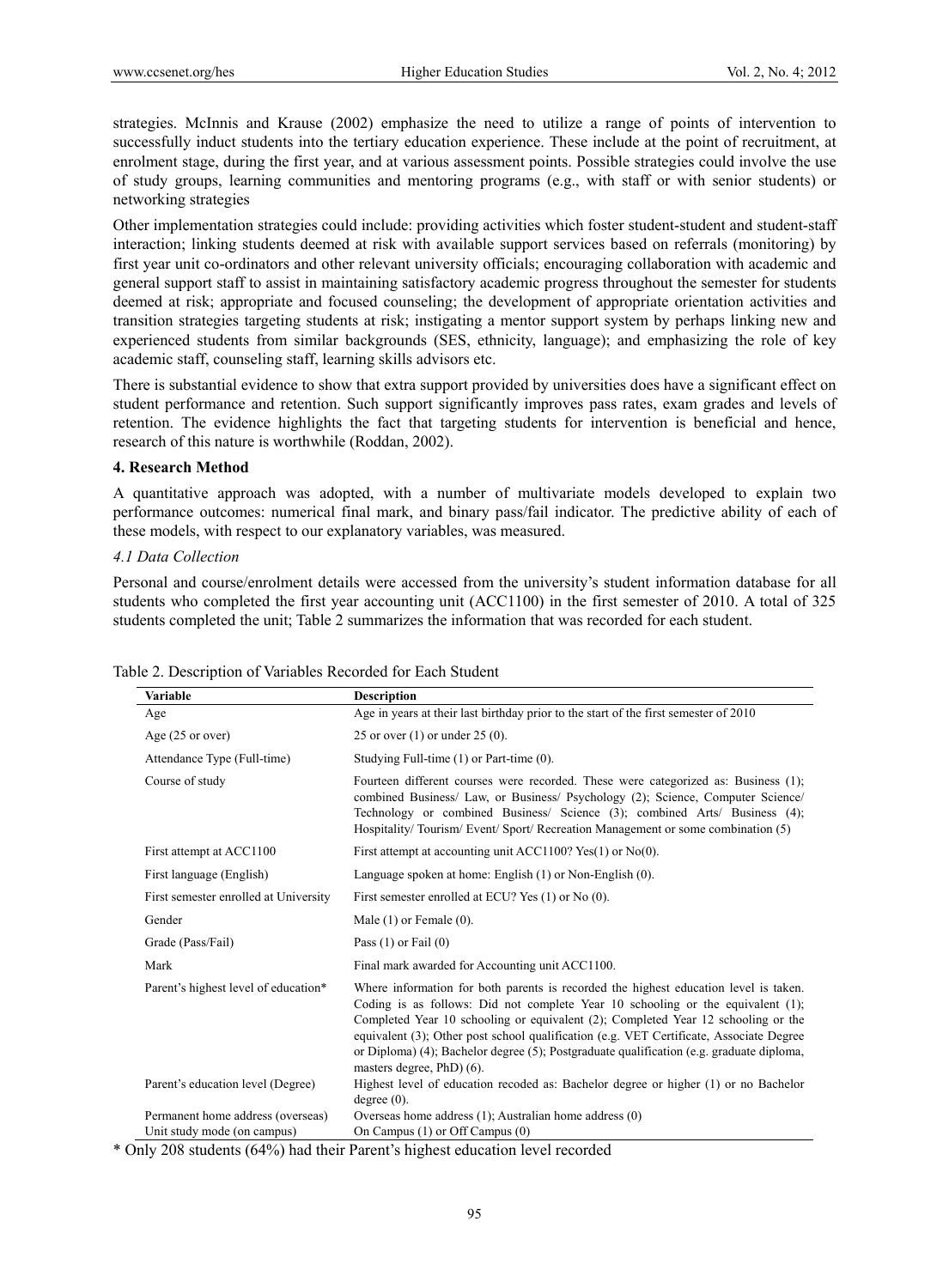Notable omissions from this group are Tertiary Entrance Score and any indication of prior Grade Point Average. Prior literature suggests that these variables are likely to be important but neither was recorded in the student information systems available. Additional data might be gathered via means of student surveys, but these were beyond the scope of this project.

#### *4.2 Results*

The average profile of the students who passed the introductory accounting unit is compared with those who failed, and with the group as a whole, in Table 3 below. The two groups show similar characteristics with respect to age, gender, attendance type, study mode and parent's education and any differences here are not statistically significant. However, four of the variables differentiate between the groups to varying degrees; these are: Course, First Attempt, First Language and First Semester.

The variable providing the most prominent differentiation between the two groups is First Language. Students with English as their first language make up 81% of the Passed group but a much lower 65% of the Failed group, indicating a significantly higher pass rate for English First Language students (68% compared with 48% for those with another first language: (*chi-squared*=10.792, p=0.001). The pass rate for those studying ACC1100 for the first time is significantly higher than those repeating the unit. This can be seen in the fact that First Attempt students made up 91% of the Passed group but only 81% of the Failed group (*chi-squared*=6.844, p<0.01). Similarly, students taking a Business course have a moderately higher pass rate (*chi-squared*=4.999, p=0.025), as do students in their first semester at ECU (*chi-squared*=5.401, p=0.02). The pass rate for those students taking a combined Arts/Business course is significantly lower than those taking other courses (*chi-squared*=7.415,  $p \leq 0.01$ ).

|                                       | <b>Passed unit</b> |       | <b>Failed unit</b> |       | <b>Total</b> |       |
|---------------------------------------|--------------------|-------|--------------------|-------|--------------|-------|
|                                       | $(n=206)$          |       | $(n=119)$          |       | $(n=365)$    |       |
|                                       | mean/pct           | sd    | mean/pct           | sd    | mean/pct     | sd    |
| Age                                   | 21.665             | 5.472 | 21.479             | 5.207 | 21.597       | 5.369 |
| Age $(25 \text{ or over})$            | 17.96%             |       | 17.65%             |       | 17.85%       |       |
| <b>Attendance type</b>                |                    |       |                    |       |              |       |
| (Full-time)                           | 83.98%             |       | 88.24%             |       | 85.54%       |       |
| <b>Course of study:</b>               |                    |       |                    |       |              |       |
| <b>Business</b>                       | 86.89%             |       | 77.31%             |       | 83.38%       |       |
| Business/Law or                       |                    |       |                    |       |              |       |
| Business/Psychology                   | 2.43%              |       | 2.52%              |       | 2.46%        |       |
| Science/Technology                    | 3.88%              |       | 3.36%              |       | 3.69%        |       |
| Arts/Business                         | 2.91%              |       | 10.08%             |       | 5.54%        |       |
| Hospitality/Tourism/                  |                    |       |                    |       |              |       |
| Management                            | 3.88%              |       | 6.72%              |       | 4.92%        |       |
| First attempt at ACC1100              | 90.78%             |       | 80.67%             |       | 87.08%       |       |
| <b>First language (English)</b>       | 81.07%             |       | 64.71%             |       | 75.08%       |       |
| First semester enrolled at University | 63.59%             |       | 50.42%             |       | 58.77%       |       |
| <b>Gender (Male)</b>                  | 45.63%             |       | 47.90%             |       | 46.46%       |       |
| Parent's education level (Degree)     | 44.27%             |       | 49.35%             |       | 46.15%       |       |
| Parent's highest education level      | 4.084              | 1.277 | 4.273              | 1.304 | 4.154        | 1.287 |
| Permanent home address (Overseas)     | 16.99%             |       | 21.01%             |       | 18.46%       |       |
| Unit study mode                       |                    |       |                    |       |              |       |
| (On Campus)                           | 86.41%             |       | 86.55%             |       | 86.46%       |       |

Table 3. Students Completing ACC1100 in Semester 1, 2010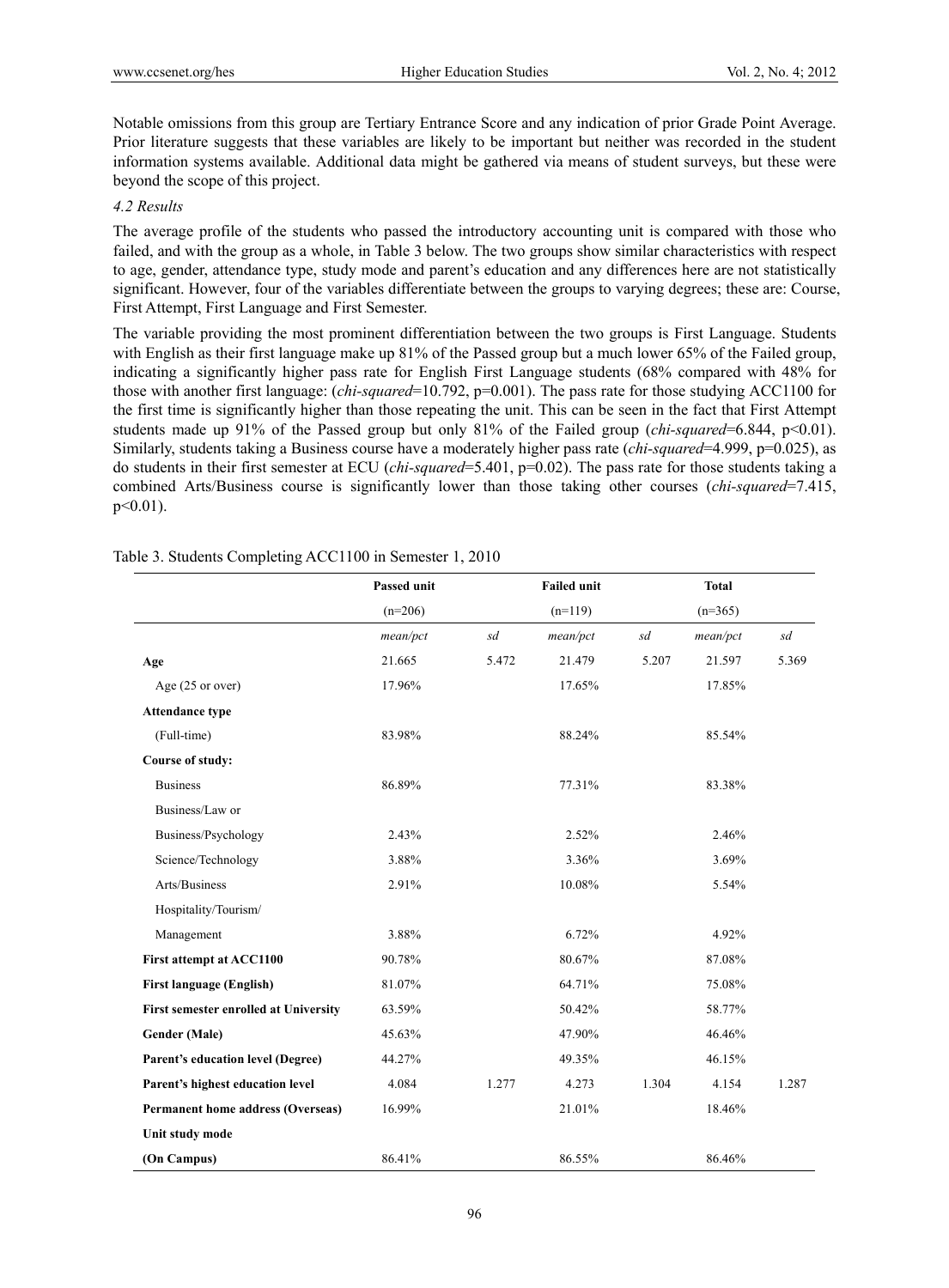Table 4 below looks at the final mark for ACC1100 and compares the mean marks at each level of each binary or categorical variable. Two of the variables show differences that are statistically significant at the 99% confidence interval: Course and First Semester. More moderately significant differences in final mark (95% confidence interval) are shown with the variables: First Attempt, First Language and Parent's Highest Education Level. Differences in final mark for the variables: Age (25 or over), Attendance Type (Full-time), Gender and Parent's Education Level (Bachelor Degree) are significant only at the 90% confidence interval level.

| <b>SD</b><br>Mean<br>$t$ -stat/ $F$ -stat<br>$\boldsymbol{n}$<br>Under 25<br>267<br>50.915<br>17.557<br>$-1.880*$<br>Age<br>25 or over<br>58<br>19.890<br>51.544<br>47<br>1.908*<br><b>Attendance Type</b><br>Part-time<br>56.021<br>22.852<br>Full-time<br>278<br>50.414<br>17.844<br>3.851***<br><b>Business</b><br>271<br>18.094<br><b>Course of Study</b><br>52.819<br>Business/Law or<br>8<br>48.500<br>12.547<br>Business/Psychology<br>Science/Technology<br>49.333<br>18.778<br>12<br>Arts/Business<br>18<br>39.722<br>21.362<br>Hospitality/Tourism/<br>16<br>39.938<br>21.807<br>Management<br>42<br>N <sub>o</sub><br>45.500<br>17.332<br>$-2.136**$<br><b>First Attempt at</b><br><b>ACC1100?</b><br>283<br>52.074<br>18.792<br>Yes<br>Non-English<br>81<br>$-2.579**$<br>46.617<br>18.169<br><b>First Language</b><br>English<br>244<br>52.754<br>18.679<br>No<br>$-2.831***$<br><b>First semester</b><br>134<br>47.754<br>19.776<br>enrolled at<br>Yes<br>191<br>53.660<br>17.580<br>University?<br>$\overline{F}$<br>18.002<br>Gender<br>174<br>53.057<br>$1.903*$<br>M<br>151<br>49.113<br>19.350<br><b>Parent's Highest</b><br>Did not complete Year 10<br>1<br>11.000<br>2.832**<br><b>Education Level</b><br>Completed Year 10<br>29<br>14.362<br>57.724<br>Completed Year 12<br>34<br>47.529<br>20.869<br>Other post school qualification<br>48<br>54.875<br>18.505<br>Bachelor degree<br>48.923<br>18.543<br>65<br>Postgraduate qualification<br>46.839<br>31<br>19.107<br><b>Parent's Education</b><br>112<br>52.991<br>18.945<br>1.812*<br>No Bachelor degree<br>level (Degree)<br>Bachelor degree or higher<br>96<br>48.250<br>18.652<br>Australian home address<br>19.245<br><b>Permanent home</b><br>265<br>51.381<br>0.316<br>address (Overseas)<br>Overseas home address<br>60<br>50.533<br>16.296<br>44<br><b>Unit Study Mode</b><br>Off Campus<br>53.318<br>20.860<br>0.798<br>On Campus<br>281<br>50.897<br>18.376<br><b>Total</b><br>325<br>51.225<br>18.715 |  | <b>Final Mark</b> |  |
|----------------------------------------------------------------------------------------------------------------------------------------------------------------------------------------------------------------------------------------------------------------------------------------------------------------------------------------------------------------------------------------------------------------------------------------------------------------------------------------------------------------------------------------------------------------------------------------------------------------------------------------------------------------------------------------------------------------------------------------------------------------------------------------------------------------------------------------------------------------------------------------------------------------------------------------------------------------------------------------------------------------------------------------------------------------------------------------------------------------------------------------------------------------------------------------------------------------------------------------------------------------------------------------------------------------------------------------------------------------------------------------------------------------------------------------------------------------------------------------------------------------------------------------------------------------------------------------------------------------------------------------------------------------------------------------------------------------------------------------------------------------------------------------------------------------------------------------------------------------------------------------------------------------------------------------------------------------------------------------------|--|-------------------|--|
|                                                                                                                                                                                                                                                                                                                                                                                                                                                                                                                                                                                                                                                                                                                                                                                                                                                                                                                                                                                                                                                                                                                                                                                                                                                                                                                                                                                                                                                                                                                                                                                                                                                                                                                                                                                                                                                                                                                                                                                              |  |                   |  |
|                                                                                                                                                                                                                                                                                                                                                                                                                                                                                                                                                                                                                                                                                                                                                                                                                                                                                                                                                                                                                                                                                                                                                                                                                                                                                                                                                                                                                                                                                                                                                                                                                                                                                                                                                                                                                                                                                                                                                                                              |  |                   |  |
|                                                                                                                                                                                                                                                                                                                                                                                                                                                                                                                                                                                                                                                                                                                                                                                                                                                                                                                                                                                                                                                                                                                                                                                                                                                                                                                                                                                                                                                                                                                                                                                                                                                                                                                                                                                                                                                                                                                                                                                              |  |                   |  |
|                                                                                                                                                                                                                                                                                                                                                                                                                                                                                                                                                                                                                                                                                                                                                                                                                                                                                                                                                                                                                                                                                                                                                                                                                                                                                                                                                                                                                                                                                                                                                                                                                                                                                                                                                                                                                                                                                                                                                                                              |  |                   |  |
|                                                                                                                                                                                                                                                                                                                                                                                                                                                                                                                                                                                                                                                                                                                                                                                                                                                                                                                                                                                                                                                                                                                                                                                                                                                                                                                                                                                                                                                                                                                                                                                                                                                                                                                                                                                                                                                                                                                                                                                              |  |                   |  |
|                                                                                                                                                                                                                                                                                                                                                                                                                                                                                                                                                                                                                                                                                                                                                                                                                                                                                                                                                                                                                                                                                                                                                                                                                                                                                                                                                                                                                                                                                                                                                                                                                                                                                                                                                                                                                                                                                                                                                                                              |  |                   |  |
|                                                                                                                                                                                                                                                                                                                                                                                                                                                                                                                                                                                                                                                                                                                                                                                                                                                                                                                                                                                                                                                                                                                                                                                                                                                                                                                                                                                                                                                                                                                                                                                                                                                                                                                                                                                                                                                                                                                                                                                              |  |                   |  |
|                                                                                                                                                                                                                                                                                                                                                                                                                                                                                                                                                                                                                                                                                                                                                                                                                                                                                                                                                                                                                                                                                                                                                                                                                                                                                                                                                                                                                                                                                                                                                                                                                                                                                                                                                                                                                                                                                                                                                                                              |  |                   |  |
|                                                                                                                                                                                                                                                                                                                                                                                                                                                                                                                                                                                                                                                                                                                                                                                                                                                                                                                                                                                                                                                                                                                                                                                                                                                                                                                                                                                                                                                                                                                                                                                                                                                                                                                                                                                                                                                                                                                                                                                              |  |                   |  |
|                                                                                                                                                                                                                                                                                                                                                                                                                                                                                                                                                                                                                                                                                                                                                                                                                                                                                                                                                                                                                                                                                                                                                                                                                                                                                                                                                                                                                                                                                                                                                                                                                                                                                                                                                                                                                                                                                                                                                                                              |  |                   |  |
|                                                                                                                                                                                                                                                                                                                                                                                                                                                                                                                                                                                                                                                                                                                                                                                                                                                                                                                                                                                                                                                                                                                                                                                                                                                                                                                                                                                                                                                                                                                                                                                                                                                                                                                                                                                                                                                                                                                                                                                              |  |                   |  |
|                                                                                                                                                                                                                                                                                                                                                                                                                                                                                                                                                                                                                                                                                                                                                                                                                                                                                                                                                                                                                                                                                                                                                                                                                                                                                                                                                                                                                                                                                                                                                                                                                                                                                                                                                                                                                                                                                                                                                                                              |  |                   |  |
|                                                                                                                                                                                                                                                                                                                                                                                                                                                                                                                                                                                                                                                                                                                                                                                                                                                                                                                                                                                                                                                                                                                                                                                                                                                                                                                                                                                                                                                                                                                                                                                                                                                                                                                                                                                                                                                                                                                                                                                              |  |                   |  |
|                                                                                                                                                                                                                                                                                                                                                                                                                                                                                                                                                                                                                                                                                                                                                                                                                                                                                                                                                                                                                                                                                                                                                                                                                                                                                                                                                                                                                                                                                                                                                                                                                                                                                                                                                                                                                                                                                                                                                                                              |  |                   |  |
|                                                                                                                                                                                                                                                                                                                                                                                                                                                                                                                                                                                                                                                                                                                                                                                                                                                                                                                                                                                                                                                                                                                                                                                                                                                                                                                                                                                                                                                                                                                                                                                                                                                                                                                                                                                                                                                                                                                                                                                              |  |                   |  |
|                                                                                                                                                                                                                                                                                                                                                                                                                                                                                                                                                                                                                                                                                                                                                                                                                                                                                                                                                                                                                                                                                                                                                                                                                                                                                                                                                                                                                                                                                                                                                                                                                                                                                                                                                                                                                                                                                                                                                                                              |  |                   |  |
|                                                                                                                                                                                                                                                                                                                                                                                                                                                                                                                                                                                                                                                                                                                                                                                                                                                                                                                                                                                                                                                                                                                                                                                                                                                                                                                                                                                                                                                                                                                                                                                                                                                                                                                                                                                                                                                                                                                                                                                              |  |                   |  |
|                                                                                                                                                                                                                                                                                                                                                                                                                                                                                                                                                                                                                                                                                                                                                                                                                                                                                                                                                                                                                                                                                                                                                                                                                                                                                                                                                                                                                                                                                                                                                                                                                                                                                                                                                                                                                                                                                                                                                                                              |  |                   |  |
|                                                                                                                                                                                                                                                                                                                                                                                                                                                                                                                                                                                                                                                                                                                                                                                                                                                                                                                                                                                                                                                                                                                                                                                                                                                                                                                                                                                                                                                                                                                                                                                                                                                                                                                                                                                                                                                                                                                                                                                              |  |                   |  |
|                                                                                                                                                                                                                                                                                                                                                                                                                                                                                                                                                                                                                                                                                                                                                                                                                                                                                                                                                                                                                                                                                                                                                                                                                                                                                                                                                                                                                                                                                                                                                                                                                                                                                                                                                                                                                                                                                                                                                                                              |  |                   |  |
|                                                                                                                                                                                                                                                                                                                                                                                                                                                                                                                                                                                                                                                                                                                                                                                                                                                                                                                                                                                                                                                                                                                                                                                                                                                                                                                                                                                                                                                                                                                                                                                                                                                                                                                                                                                                                                                                                                                                                                                              |  |                   |  |
|                                                                                                                                                                                                                                                                                                                                                                                                                                                                                                                                                                                                                                                                                                                                                                                                                                                                                                                                                                                                                                                                                                                                                                                                                                                                                                                                                                                                                                                                                                                                                                                                                                                                                                                                                                                                                                                                                                                                                                                              |  |                   |  |
|                                                                                                                                                                                                                                                                                                                                                                                                                                                                                                                                                                                                                                                                                                                                                                                                                                                                                                                                                                                                                                                                                                                                                                                                                                                                                                                                                                                                                                                                                                                                                                                                                                                                                                                                                                                                                                                                                                                                                                                              |  |                   |  |
|                                                                                                                                                                                                                                                                                                                                                                                                                                                                                                                                                                                                                                                                                                                                                                                                                                                                                                                                                                                                                                                                                                                                                                                                                                                                                                                                                                                                                                                                                                                                                                                                                                                                                                                                                                                                                                                                                                                                                                                              |  |                   |  |
|                                                                                                                                                                                                                                                                                                                                                                                                                                                                                                                                                                                                                                                                                                                                                                                                                                                                                                                                                                                                                                                                                                                                                                                                                                                                                                                                                                                                                                                                                                                                                                                                                                                                                                                                                                                                                                                                                                                                                                                              |  |                   |  |
|                                                                                                                                                                                                                                                                                                                                                                                                                                                                                                                                                                                                                                                                                                                                                                                                                                                                                                                                                                                                                                                                                                                                                                                                                                                                                                                                                                                                                                                                                                                                                                                                                                                                                                                                                                                                                                                                                                                                                                                              |  |                   |  |
|                                                                                                                                                                                                                                                                                                                                                                                                                                                                                                                                                                                                                                                                                                                                                                                                                                                                                                                                                                                                                                                                                                                                                                                                                                                                                                                                                                                                                                                                                                                                                                                                                                                                                                                                                                                                                                                                                                                                                                                              |  |                   |  |
|                                                                                                                                                                                                                                                                                                                                                                                                                                                                                                                                                                                                                                                                                                                                                                                                                                                                                                                                                                                                                                                                                                                                                                                                                                                                                                                                                                                                                                                                                                                                                                                                                                                                                                                                                                                                                                                                                                                                                                                              |  |                   |  |
|                                                                                                                                                                                                                                                                                                                                                                                                                                                                                                                                                                                                                                                                                                                                                                                                                                                                                                                                                                                                                                                                                                                                                                                                                                                                                                                                                                                                                                                                                                                                                                                                                                                                                                                                                                                                                                                                                                                                                                                              |  |                   |  |
|                                                                                                                                                                                                                                                                                                                                                                                                                                                                                                                                                                                                                                                                                                                                                                                                                                                                                                                                                                                                                                                                                                                                                                                                                                                                                                                                                                                                                                                                                                                                                                                                                                                                                                                                                                                                                                                                                                                                                                                              |  |                   |  |
|                                                                                                                                                                                                                                                                                                                                                                                                                                                                                                                                                                                                                                                                                                                                                                                                                                                                                                                                                                                                                                                                                                                                                                                                                                                                                                                                                                                                                                                                                                                                                                                                                                                                                                                                                                                                                                                                                                                                                                                              |  |                   |  |
|                                                                                                                                                                                                                                                                                                                                                                                                                                                                                                                                                                                                                                                                                                                                                                                                                                                                                                                                                                                                                                                                                                                                                                                                                                                                                                                                                                                                                                                                                                                                                                                                                                                                                                                                                                                                                                                                                                                                                                                              |  |                   |  |
|                                                                                                                                                                                                                                                                                                                                                                                                                                                                                                                                                                                                                                                                                                                                                                                                                                                                                                                                                                                                                                                                                                                                                                                                                                                                                                                                                                                                                                                                                                                                                                                                                                                                                                                                                                                                                                                                                                                                                                                              |  |                   |  |
|                                                                                                                                                                                                                                                                                                                                                                                                                                                                                                                                                                                                                                                                                                                                                                                                                                                                                                                                                                                                                                                                                                                                                                                                                                                                                                                                                                                                                                                                                                                                                                                                                                                                                                                                                                                                                                                                                                                                                                                              |  |                   |  |

Table 4. Final Mark for ACC1100 - Variation Across Key Variables

\*=significant at 90% confidence level; \*\*=significant at 95% confidence level; \*\*\*=significant at 99% confidence level

Table 5 gives the correlation between each of the variables final mark and grade (pass/fail) and all other variables of interest. Categorical variables with more than two categories have been replaced with dummy (indicator) variables for each category. A full correlation matrix is located in the Appendix.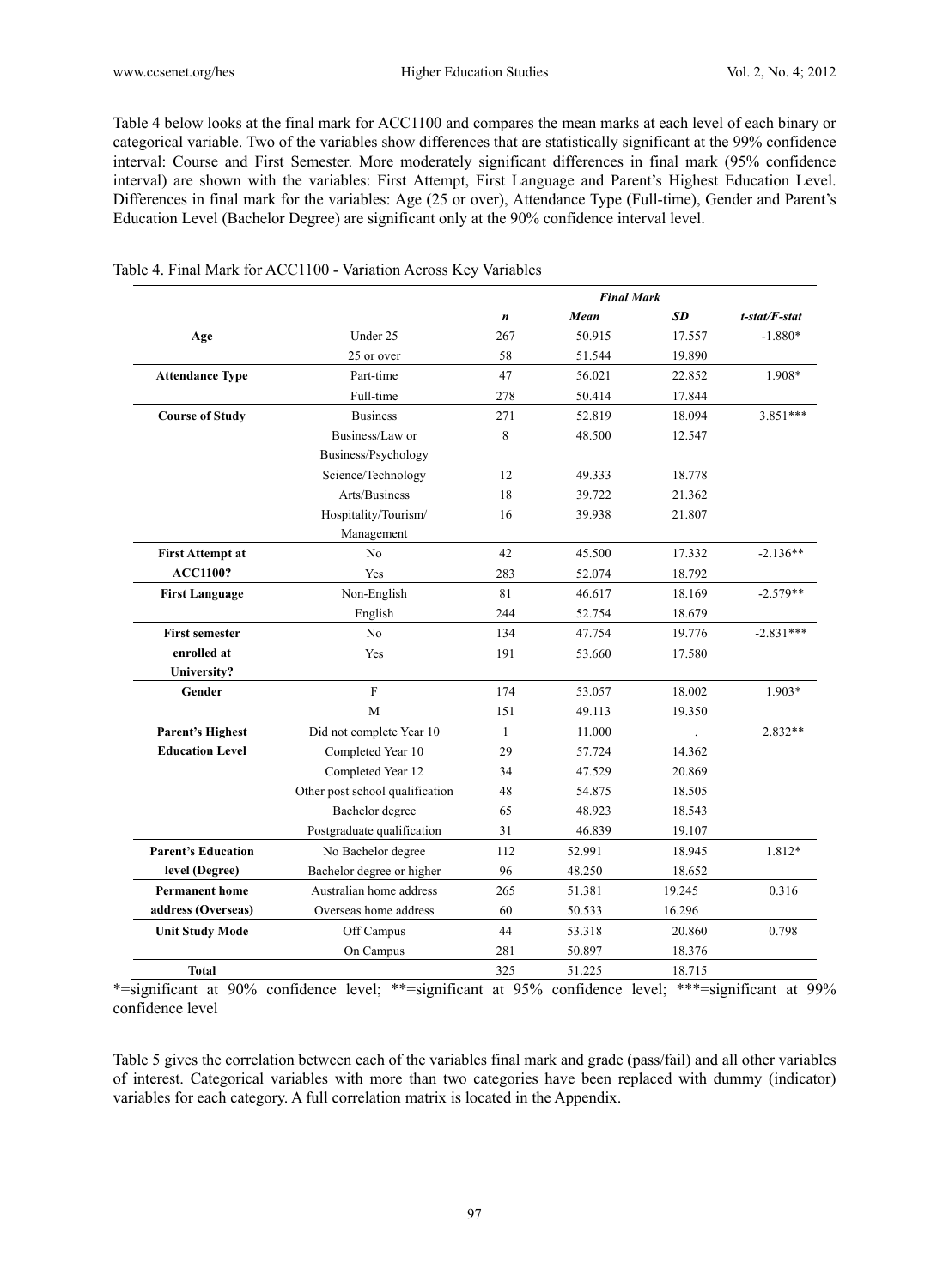| Table 5. Final Mark and Grade (Pass/Fail) – Correlation with Key Variables |  |  |
|----------------------------------------------------------------------------|--|--|
|----------------------------------------------------------------------------|--|--|

|                                          | Mark       | Grade (Pass/Fail) |
|------------------------------------------|------------|-------------------|
| Grade (Pass/Fail)                        | $0.7724*$  |                   |
| Age                                      | $0.1179*$  | 0.0167            |
| Age $(25+)$                              | 0.1041     | 0.0040            |
| <b>Attendance (FT/PT)</b>                | $-0.1055$  | $-0.0583$         |
| Course=Bus                               | $0.1912*$  | $0.1240*$         |
| Course=Bus/Law; Bus/Psych                | $-0.0232$  | $-0.0029$         |
| Course=Science/Tech                      | $-0.0198$  | 0.0133            |
| Course=Arts/Bus                          | $-0.1491*$ | $-0.1510*$        |
| Course=Hosp/Tour/Mgt                     | $-0.1374*$ | $-0.0632$         |
| <b>First Attempt</b>                     | $0.1180*$  | $0.1451*$         |
| <b>First Language (English)</b>          | $0.1421*$  | $0.1822*$         |
| <b>First Semester</b>                    | $0.1556*$  | 0.1289*           |
| <b>Gender (Male)</b>                     | $-0.1053$  | $-0.0219$         |
| <b>Home Address (Overseas)</b>           | $-0.0176$  | $-0.0499$         |
| <b>Parent's Education Level (Degree)</b> | $-0.1253$  | $-0.0492$         |
| <b>Unit Study (On Campus)</b>            | $-0.0443$  | $-0.0021$         |

Final mark is significantly (95% confidence level) positively correlated with Age, Course, First Attempt, First Language and First Semester. Grade (Pass/Fail) is significantly (95% confidence level) positively correlated with Course, First Attempt, First Language, and First Semester.

Table 6 below gives the result of fitting linear regression models to the Mark variable. The model shown is the 'best fit' model in terms of a trade-off between the highest R2 and the fewest variables.

|                                | Mark       |
|--------------------------------|------------|
| Age (last birthday) @ 2010/101 | $0.5043**$ |
|                                | (0.1876)   |
| <b>Business</b>                | 8.4447**   |
|                                | (2.7467)   |
| First language (English)       | $6.9627**$ |
|                                | (2.2876)   |
| First semester enrolled        | 5.9288**   |
|                                | (2.1115)   |
| Gender (male)                  | $-4.6430*$ |
|                                | (1.9874)   |
| Constant                       | 26.7375**  |
| $R^2$                          | 0.109      |
| Observations                   | 325        |

Table 6. Linear Regression Model Results

Standard errors in parentheses

\* p<0.05, \*\* p<0.01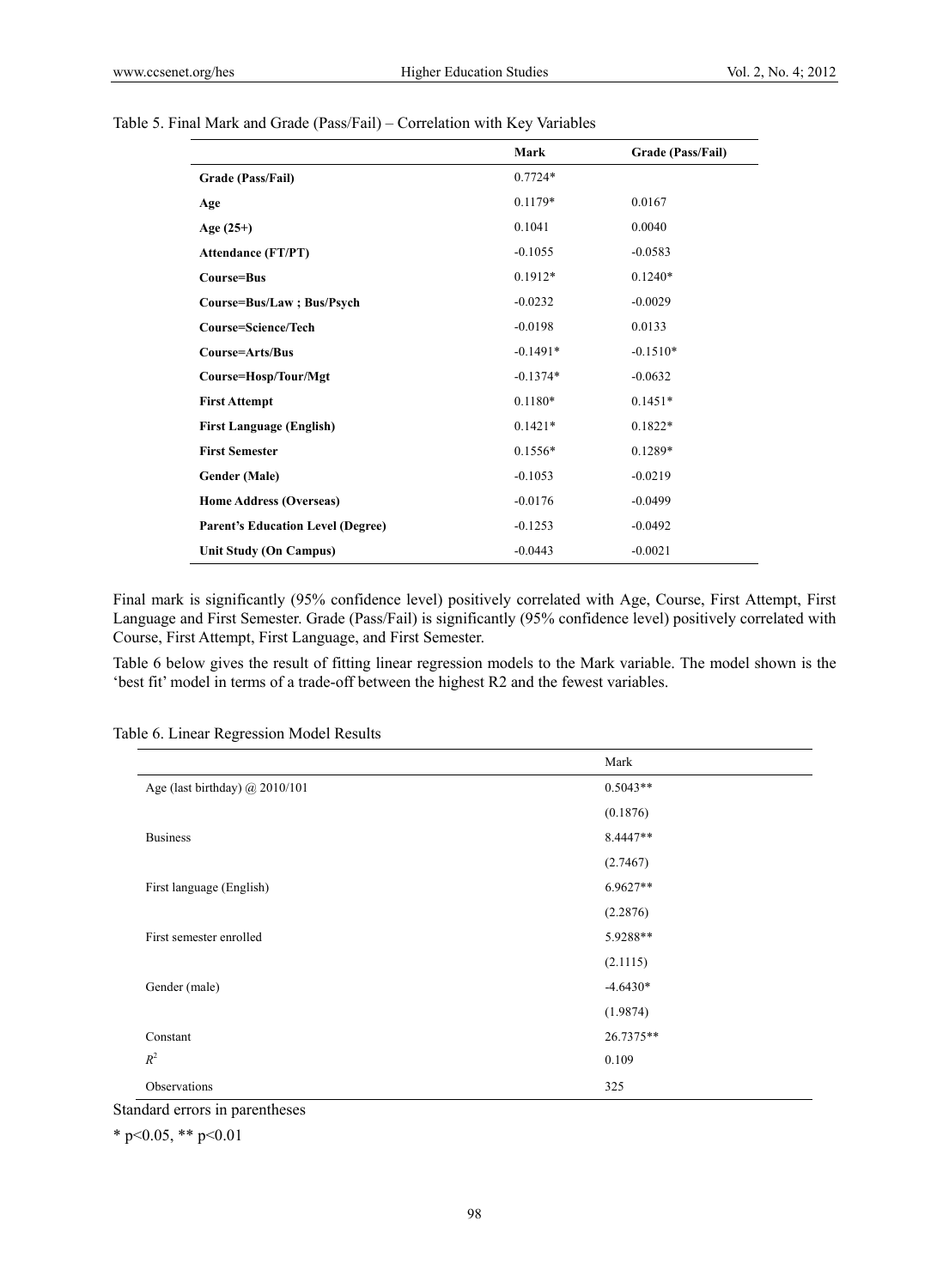The regression model with 'final mark' as the dependent variable thus suggests an explanatory power of only 10.9%, despite the statistical significance of the constituent independent variables. The intercorrelations between the explanatory variables are so low (see Appendix) as to suggest that multicollinearity is not a problem. The low explanatory power is indicative of the omission of important variables in the regression. However, the equation suggests that candidates most at risk of failure are:

- Male
- Younger (i.e.,  $\leq$  25)
- Enrolled in a non-business major
- Studying with English as their second language, and
- Deferring completion of ACC1100 beyond their first semester of study.

These outcomes might be used to complement an intervention strategy aimed at locating those students most likely to be at risk of failure.

A second analysis was conducted using a binary pass/fail as the dependent variable, rather than the percentage score. Both linear discriminant analysis (MDA) and logistic regression were used with two groups defined by the Grade (Pass/Fail) variable. The resultant models were very poor, with explanatory power never exceeding 67% for the DA model, or a pseudo  $R^2$  for the logit model of only 8%; the models are not reported here.

#### **5. Conclusions/Limitations**

Based on the statistical analysis carried out in this project, it is unlikely, that the findings would be generalizable for predictive purposes beyond the study site. However, the influential variables (though not necessarily the extent of their influence) have been shown to be common across numerous locations. The findings of this study are largely consistent with those of other studies in this regard, and provide some confirmation of the variables that should be monitored with a view to potential intervention.

The absence of easily accessible 'Entrance Score' data is considered as a severe limitation in this study, since their inclusion would most likely have improved the explanatory power of the derived models. In addition, some of the findings provide a basis for further examination in themselves. For example, we need to know if differences in outcome associated with campus are attributable to class size, quality of teaching or other, currently unmeasured, variables.

As noted by Fraser and Killen (2003), there is ample evidence in the literature on teaching and learning to suggest that teaching strategies, student motivation, approach to studying, interaction student and academic and social systems of the university, cultural expectations, psychosocial factors, and numerous other factors (e.g., interest in the course, motivation, self-discipline, setting appropriate goals, time management, and effort) are likely to influence student success at university. In other words, there are complex processes at hand that influence student success and failure at university. It is clear that further research is warranted in this area.

#### **References**

- Affendy, L. S., Paris, I. H. M., Mustapja, N. Md., Sulaiman, N., & Muda, Z. (2010). Ranking and influencing factors in predicting students' academic performance. *Information and Technology Journal*, *9*(4), 832-837. http://dx.doi.org/10.3923/itj.2010.832.837
- Australia Department of Education, Science and Training (DEST). (2005). *Student outcome indicators for the Learning and Teaching Performance Fund: Technical Note No. 2*. Retrieved from http://www.innovation.gov.au/HigherEducation/Quality/AssuringQualityInAustralianHigherEducation/Page s/TechnicalNote2.aspx
- Bean, J. (1990). *Using Retention Management in Enrollment Management*. San Francisco, California: Jossey Bass.
- Burton, L. J., & Dowling, D. G. (2005). In search of the key factors that influence student success at university. *Proceedings of the 2005 HERDSA Annual Conference*, Sydney, Australia, 68-78. Retrieved from http://eprints.usq.edu.au/753/
- Cao, Z., & Gabb, R. (2006). *Student attrition at a new generation university*. Postcompulsory Education Centre, Victoria University, Melbourne, Australia.
- Dobson, I. R. & Skuja, E. (2005). Secondary Schooling, Tertiary Entrance Ranks and University Performance. *People and Place*, *13*(1), 53-62.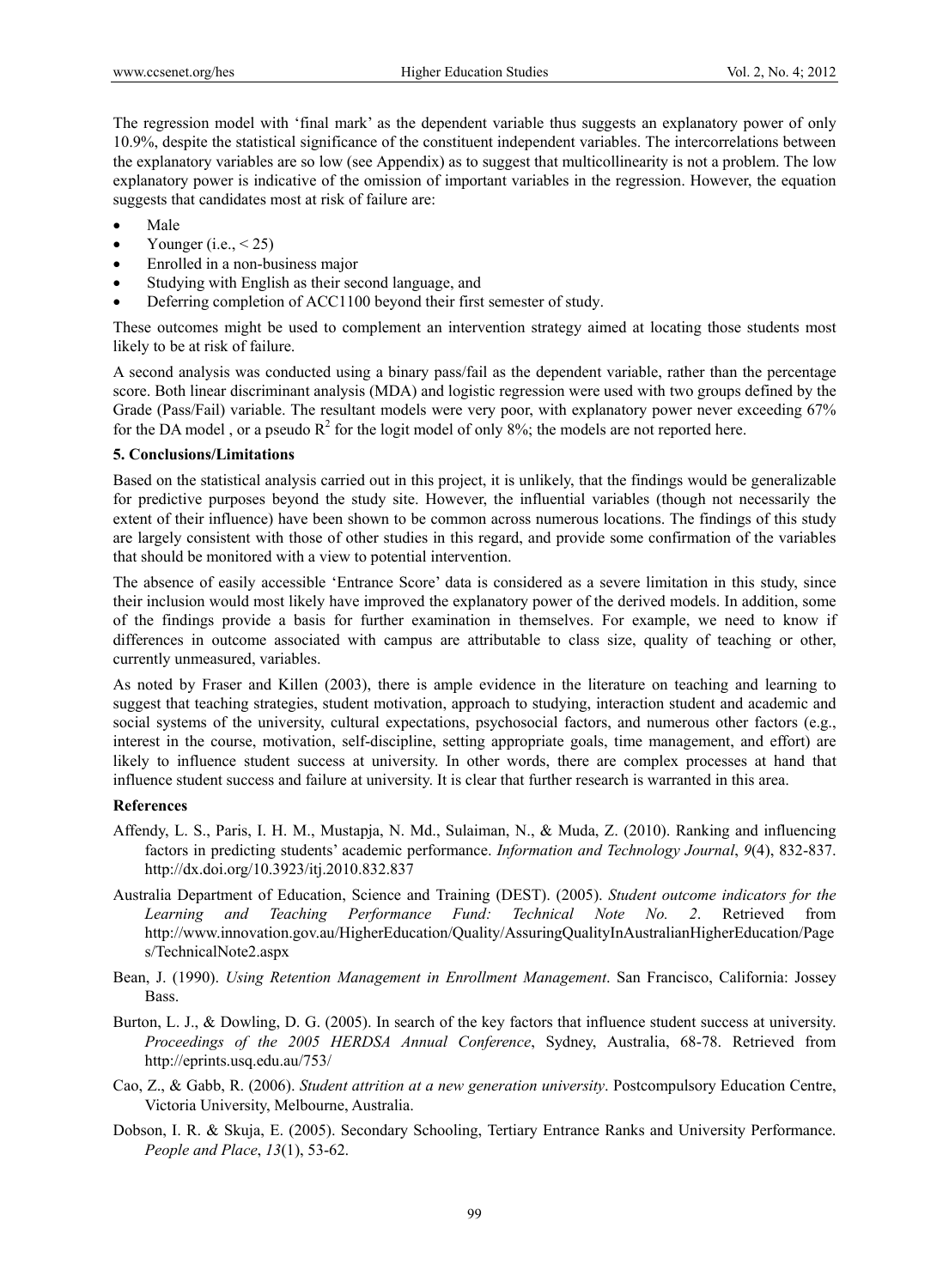Dobson, I. R., & Sharma, R. (1993). Student progress: A study of the experience in Victorian Tertiary Institutions. *Journal of Tertiary Education Administration*, *15*(2), 203-211.

http://dx.doi.org/10.1080/1036970930150206

- Evans, M., & Farley, A. (1998). Institutional characteristics and the relationship between students' first year university and final year secondary school academic performance. (Working Paper 18). Department of Econometrics and Business Statistics, Monash University, Melbourne, Australia. Retrieved from http://130.203.133.150/viewdoc/summary?doi=10.1.1.46.7278
- Fraser, W. J., & Killen, R. (2003). Factors influencing academic success or failure of first-year and senior university students: Do education students and lecturers perceive things differently. *South African Journal of Education*, *23*(4), 254-260.
- Golding, P., & Donaldson, O. (2006). Predicting academic performance. *Proceedings from the 36th ASEE/IEEE Frontiers in Education Conference TID 21-28 Oct*, San Diego, California, 1-6. Retrieved from http://ieeexplore.ieee.org/stamp/stamp.jsp?tp=&arnumber=4117161
- Grebennikov, L., & Skaines, I. (2009). University of Western Sydney students at risk: Profile and opportunities for change. *Journal of Institutional Research*, *14*(1), 58-70.
- McInnis, C., & Krause, K. (2002). Getting students connected. Paper presented at Changing Agendas Te Ao Hurihuri 6<sup>th</sup> Pacific Rim First Year in Higher Education Conference, Christchurch, 9-10 July.
- McInnis, C., James, R., & Hartley, R. (2000). *Trends in the first year experience in Australian universities*. DETYA Commonwealth of Australia, Canberra, Australia.
- McKenzie, K., & Schweitzer, R. (2001). Who succeeds at University? Factors predicting academic performance in first year Australian university students. *Higher Education Research and Development*, *20*(1), 21-33. http://dx.doi.org/10.1080/07924360120043621
- O'Byrne, J. W., Britton, S., George, A., Franklin, S., & Frey, A. (2009). Using academic predictors to identify first year science students at risk of failing. *CAL-laborate International*, *17*(1), 15-25.
- Ozga, J., & Sukhnandan, L. (1998). Undergraduate non-completion: Developing an explanatory model. *Higher Education Quarterly*, *52*(3), 316-333. http://dx.doi.org/10.1111/1468-2273.00100
- Ramsay, E., Tranter, D., Charlton, S., & Sumner, R. (1998). Higher education access and equity for low SES school leavers. *Evaluation and Investigations Program 98/18*. Department of Employment, Training and Youth Affairs, Canberra, Australia.
- Rienks, J., & Taylor, S. (2009, June 29). *Attrition and academic performance of students identified as at-risk using administrative data alone.* Paper presented at the 12th annual Pacific Rim First Year in Higher Education conference, Townsville, Qld. Retrieved from http://www.fyhe.qut.edu.au/past\_papers/papers09/content/pdf/1B.pdf
- Roddan, M. (2002). The Determinants of Student Failure and Attrition in First Year Computing Science*.* Final Year Thesis, Department of Computing Science, University of Glasgow. Retrieved from http://www.psy.gla.ac.uk/~steve/localed/roddanpsy.pdf
- Scott, D., & Smart, W. (2005). *What factors make a difference to getting a degree in New Zealand?*. Ministry of Education, Wellington, New Zealand. Retrieved from http://www.educationcounts.govt.nz/\_data/assets/pdf\_file/0007/9547/modelling-completion-factors-report-s fs.pdf
- Scouller, K., Bonanno, H., Smith, L., & Krass, I. (2008). Student experience and tertiary expectations: Factors predicting academic literacy amongst first-year pharmacy students. *Studies in Higher Education*, *33*(2), 167-178. http://dx.doi.org/10.1080/03075070801916047
- Stillman, M. (2009). *Making the case for the importance of student retention*. The Pacific Association of Collegiate Registrars and Admission Officers. Retrieved from http://www.pacrao.org/docs/resources/writersteam/MakingtheCaseforStudentRetention.pdf
- Tomazin, F. (2003). ENTER score no success: Study. *The Age Newspaper*, 13 June 2003. Retrieved from http://www.theage.com.au/articles/2003/06/12/1055220706627.html
- Whitehead, D. (2012). Do we give them a fair chance? Attrition among first-year tertiary students. *Journal of Further and Higher Education*, *36*(3), 383-402. http://dx.doi.org/10.1080/0309877X.2011.632820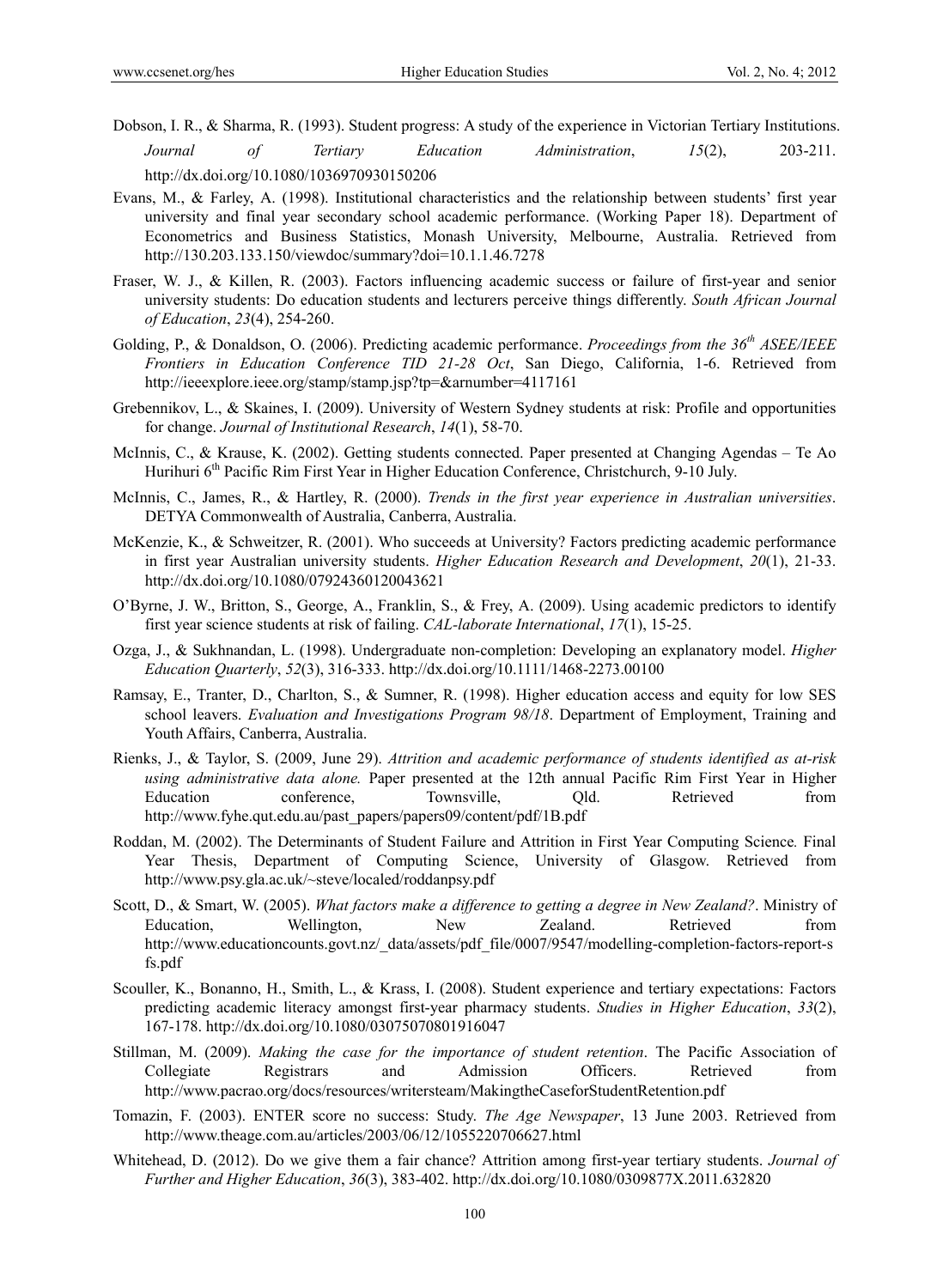## **Appendix**

Correlation Matrix (\* indicates correlation coefficient is significant at the 95% confidence level)

|                                          | Mark       | Grade (Pass/Fail) | Age        | Age $(25+)$ |
|------------------------------------------|------------|-------------------|------------|-------------|
| Grade (Pass/Fail)                        | $0.7724*$  |                   |            |             |
| Age                                      | $0.1179*$  | 0.0167            |            |             |
| Age $(25+)$                              | 0.1041     | 0.0040            | $0.8055*$  |             |
| <b>Attendance (FT/PT)</b>                | $-0.1055$  | $-0.0583$         | $-0.5189*$ | $-0.5623*$  |
| Course=Bus                               | $0.1912*$  | $0.1240*$         | 0.0019     | $-0.0078$   |
| Course=Bus/Law; Bus/Psych                | $-0.0232$  | $-0.0029$         | 0.0638     | 0.0297      |
| Course=Science/Tech                      | $-0.0198$  | 0.0133            | 0.0178     | 0.0366      |
| Course=Arts/Bus                          | $-0.1491*$ | $-0.1510*$        | $-0.0646$  | $-0.0777$   |
| Course=Hosp/Tour/Mgt                     | $-0.1374*$ | $-0.0632$         | 0.0038     | 0.0425      |
| <b>First Attempt</b>                     | $0.1180*$  | $0.1451*$         | $-0.1316*$ | $-0.1079$   |
| <b>First Language (English)</b>          | $0.1421*$  | $0.1822*$         | $-0.0168$  | 0.0456      |
| <b>First Semester</b>                    | $0.1556*$  | $0.1289*$         | $-0.1807*$ | $-0.1320*$  |
| Gender (Male)                            | $-0.1053$  | $-0.0219$         | $-0.0312$  | 0.0170      |
| <b>Home Address (Overseas)</b>           | $-0.0176$  | $-0.0499$         | 0.0328     | $-0.0354$   |
| <b>Parent's Education Level (Degree)</b> | $-0.1253$  | $-0.0492$         | $-0.1433*$ | $-0.1056$   |
| <b>Unit Study (On Campus)</b>            | $-0.0443$  | $-0.0021$         | $-0.4122*$ | $-0.4262*$  |

Appendix Correlation Matrix (continued)

|                                          | <b>Attendance</b> | Course     | Course              | Course         |
|------------------------------------------|-------------------|------------|---------------------|----------------|
|                                          | (FT/PT)           | (Bus)      | (Bus/Law; Bus/Psych | (Science/Tech) |
| Grade (Pass/Fail)                        |                   |            |                     |                |
| Age                                      |                   |            |                     |                |
| Age $(25+)$                              |                   |            |                     |                |
| <b>Attendance (FT/PT)</b>                |                   |            |                     |                |
| Course=Bus                               | 0.0280            |            |                     |                |
| Course=Bus/Law; Bus/Psych                | 0.0653            | $-0.3559*$ |                     |                |
| Course=Science/Tech                      | $-0.1051$         | $-0.4386*$ | $-0.0311$           |                |
| Course=Arts/Bus                          | 0.0613            | $-0.5424*$ | $-0.0385$           | $-0.0474$      |
| Course=Hosp/Tour/Mgt                     | $-0.0682$         | $-0.5098*$ | $-0.0361$           | $-0.0446$      |
| <b>First Attempt</b>                     | $0.1285*$         | $0.1484*$  | 0.0020              | 0.0268         |
| <b>First Language (English)</b>          | $-0.0953$         | $-0.0470$  | 0.0456              | $-0.0003$      |
| <b>First Semester</b>                    | $0.1532*$         | $0.2475*$  | $-0.1493*$          | $-0.0349$      |
| Gender (Male)                            | $-0.0029$         | 0.0678     | $-0.0684$           | $0.1120*$      |
| <b>Home Address (Overseas)</b>           | 0.1055            | 0.0846     | $-0.0756$           | $-0.0511$      |
| <b>Parent's Education Level (Degree)</b> | 0.1135            | $-0.0022$  | 0.0498              | $-0.0311$      |
| Unit Study (On Campus)                   | $0.3743*$         | $-0.0317$  | 0.0048              | 0.0298         |